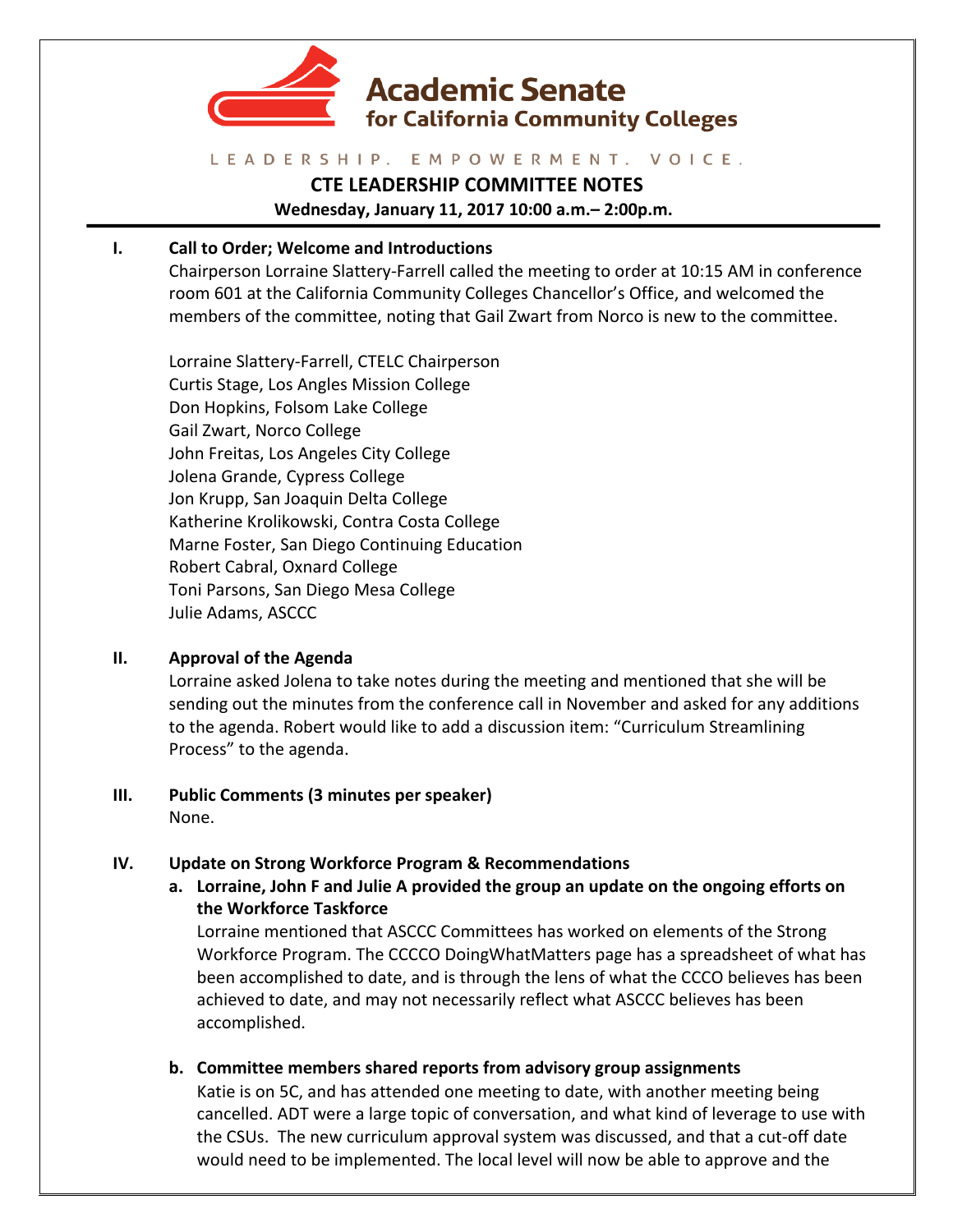Chancellor's Office will be a repository for the course outlines of record. The regional consortiums will be a part of the process. Robert reported on "Process One" that is following the North Far North Consortium model. There will be workshops rolling out to help faculty take the lead on this pathway. John Freitas reported that the curriculum committee will be doing workshops on the new local approval processes. The North Far North is suggesting that the curriculum approval process be reduced from 6 months to 3 months (from initiation to board approval). The process is dependent on local processes.

There was concern expressed about how the process may be rolled out state wide from the pilot in the North Far North. It is important that we retain one curriculum process for all curriculum, and not a separate process for CTE curriculum.

Katie also mentioned the cross-walking between SOC, CIP, and TOP, which spawned a conversation about what makes a CTE course a CTE course, and how a transfer course leads to the same occupational outcomes (biotech program using biotech class versus molecular biology).

Lorraine and John Freitas, along with Don and Jolena, are on the Minimum Qualification taskforce/Equivalency Advisory Committee – which has met 3 times and has written a paper on effective practices, and will come out with a white paper later in the spring with more definitive information. They are looking at bringing together discipline faculty to determine what may be appropriate for specific disciplines. They will look at discipline professional standards, rather than looking at one size (6 years experience) fits all. Toni asked about new disciplines being added for emerging areas, especially in CTE.

Robert reported on C-ID DIGs (last one was in December) and the next layer of disciplines will be determined and report out later.

### **c. More and Better CTE project update**

CCCAOE is taking on trainings at a local level with the goal to do 30 regional trainings for CIOs, CEOs, faculty, and others. ASCCC CTELC will participate when more information is available. 

### **V. CTE Regional Consortia Meetings and Representation**

#### a. Members will be asked to report on their regional consortia

Marne reported on the regional consortium meeting in November that she attended in San Diego. The San Diego Continuing Education CTE Liaison serving on that committee is serving with Marne. The main topic of discussion was focused on the Strong workforce proposal plan for the region. Workforce readiness and research on best practices are two projects that are being funded. Some colleges will receive one time funds to colleges from the regional allocation. They are focusing on pathways and marketing CTE with common branding. There are faculty on that committee working to determine the projects that the region is undertaking.

Chad reported (in written form) from North Far North that their regional consortium set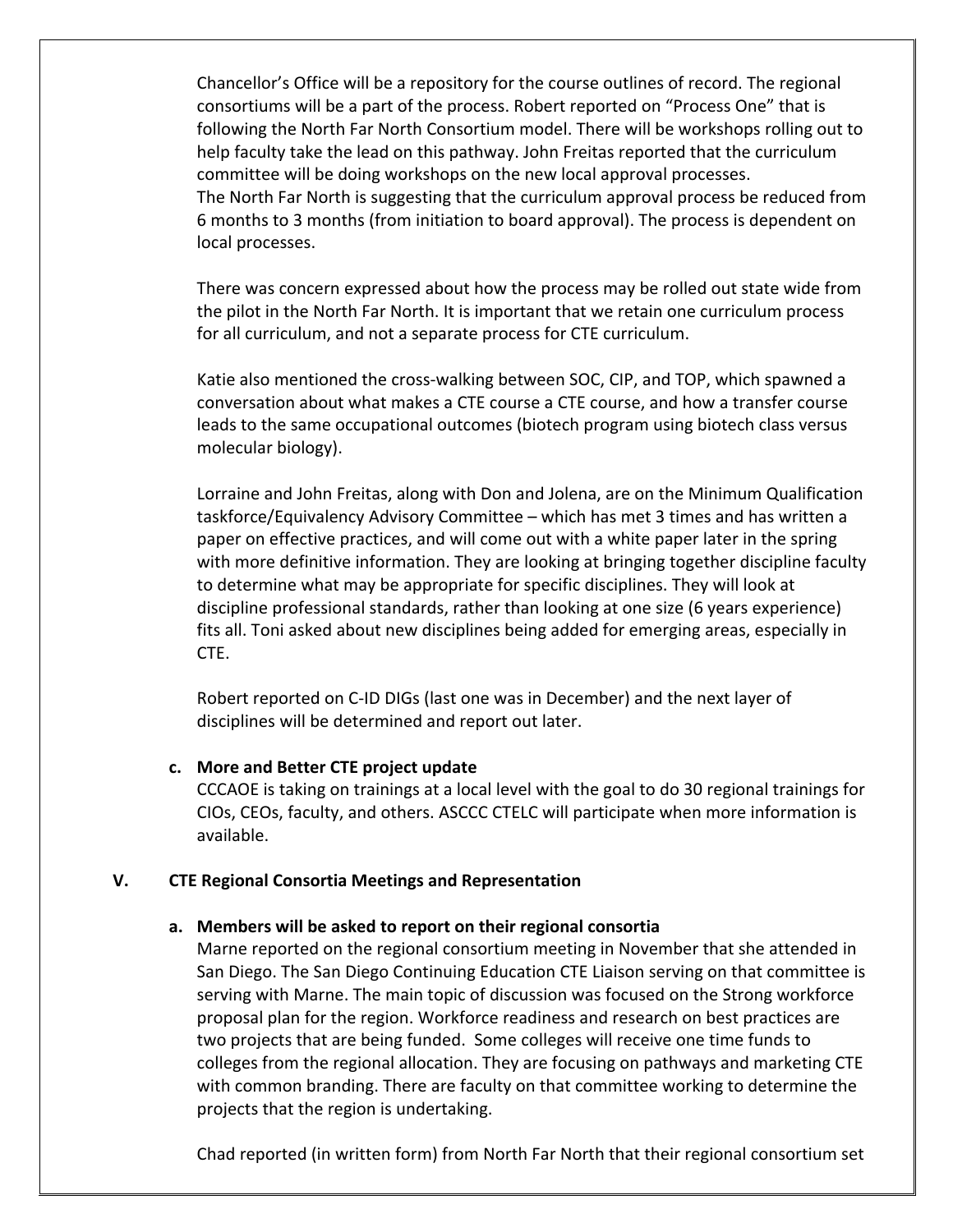target goals for enrollments and awards. They are seeking employer input on possible projects for the region. There was little or no faculty input. Don reported that a high def simulator that is within a tractor trailer (portable) is being considered.

Gail reported on the regional consortium in her area (Norco/Riverside/Desert) that began with faculty and deans, along with presidents and CIOs, and workforce development. The group developed guiding principles for how to sift through the hundred+ proposals. The CTE deans took the guiding principles to determine which proposals to send forward. Some were funded, but at lower amounts. The proposals sent forward to everyone for review in the region. The next meeting, January 23, the executive committee will reconvene and vet the proposals and guiding principles. The process went well according to Gail. Placement and clinical site coordinator for nursing will be considered, regional pathway, feasibility study for logistics, incubator, accelerated placement program, regional marketing, and pilot project for regional advisory committee.

Katie reported on the Bay Area Regional Consortium meeting and their processes of regional projects.

Lorraine will follow up with the regional consortium chairs to make certain that faculty are allowed (and invited) to attend, especially for the CTE liaisons.

Jon reported on the Central Valley/Motherlode region, and is a very large region. He reported that the area makes it difficult to get faculty to cover attendance. Faculty may be hesitant to attend future meetings because there was not a lot of structure to the regional consortium.

Robert reported on the regional consortium steering committee, that includes two faculty members (voting). There is some discussion that regional consortiums may be able to support the CTE liaisons. Maybe provide funding for reassigned time.

### **b.** Members will review consortia calendar and ensure representation

#### **VI.** Resolutions from F16 assigned to the committee

#### **a.** Resolutions from CTELC

Resolution 17.02 S15 Establishing CTE Liaisons

*Resolved, That the Academic Senate for California Community Colleges urge local academic senates to identify a CTE faculty member to act as a liaison to facilitate communication among local CTE faculty, the local academic senate, and the Academic* Senate for California Community Colleges.

Resolution 18.04 S16 Increase Awareness of High School Articulation Resources *Resolved, That the Academic Senate for California Community Colleges work with the Chancellor's* Office to increase awareness of the Career and Technology Education *Management Application (CATEMA) resources and to make better use of the data.*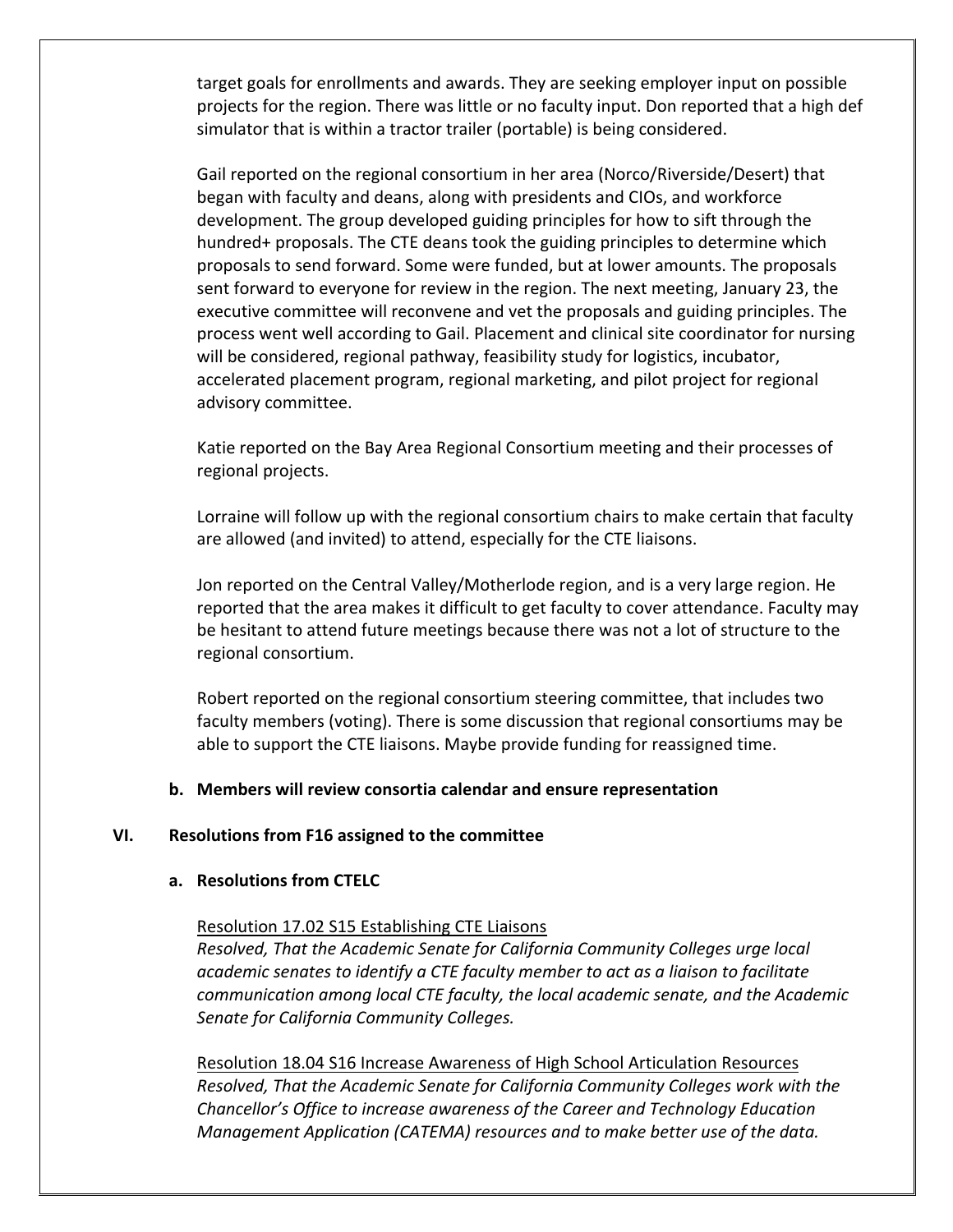Resolution 21.01 F16 Faculty Participation in Career Technical Education Regional Consortia Governance

*Resolved, That the Academic Senate for California Community Colleges assert that the career technical education (CTE) regional consortium governance models required by the Strong* Workforce Program must include faculty as active and voting members; *Resolved, That the Academic Senate for California Community Colleges assert that local senates* should recommend the faculty identified to be potential members of CTE regional consortium governance bodies; and

*Resolved, That the Academic Senate for California Community Colleges urge that the CTE* regional consortia provide sufficient resources to enable faculty appointed by the local *senates to participate fully in the activities of their governance bodies.* 

### Resolution 21.02 F16 Identify and Disseminate Effective Practices for Career Technical Advisory Committees

*Resolved, That the Academic Senate for California Community Colleges distribute a* survey to member colleges by Spring 2017 to identify examples of effective practices for *career and technical education (CTE)* advisory *committees used by CTE programs throughout California's community colleges; and*

*Resolved, That the Academic Senate for California Community Colleges identify and* disseminate effective practices for career technical education (CTE) advisory committees and present it at the Fall 2017 plenary session for adoption.

There was discussion of collecting local processes, including Gail and Curtis's best practices, from the CTELC members.

We need to ask CTE liaisons to forward us their practices and then the CTELC can compile the results. Lorraine will send an email and also through listserv. We also need to ask industry about what is most valuable in serving on the advisory committee.

# Resolution 21.03 F16 Institute for Counseling Faculty Focused on Career Technical Education

*Resolved, That the Academic Senate for California Community Colleges provide an institute for counseling faculty focused on career technical education.* 

We will add a strand to the leadership institute for counselors. There was discussion about providing funding to send counselors to the institute. Lorraine will be asking Von Ton Quinlivan for additional resources. For those colleges without a CTE focused counselor, they should be encouraged to send their general counselors.

## Resolution 21.04 F16 Career Technical Education Professional Development for Faculty internships and Mentoring

*Resolved, That the Academic Senate for California Community Colleges develop a module in its Professional Development College that supports diverse industry* professionals with a pathway to becoming career technical education (CTE) faculty *interns; and*

*Resolved, That the Academic Senate for California Community Colleges develop a module in its Professional Development College that supports faculty in mentoring* diverse CTE faculty interns.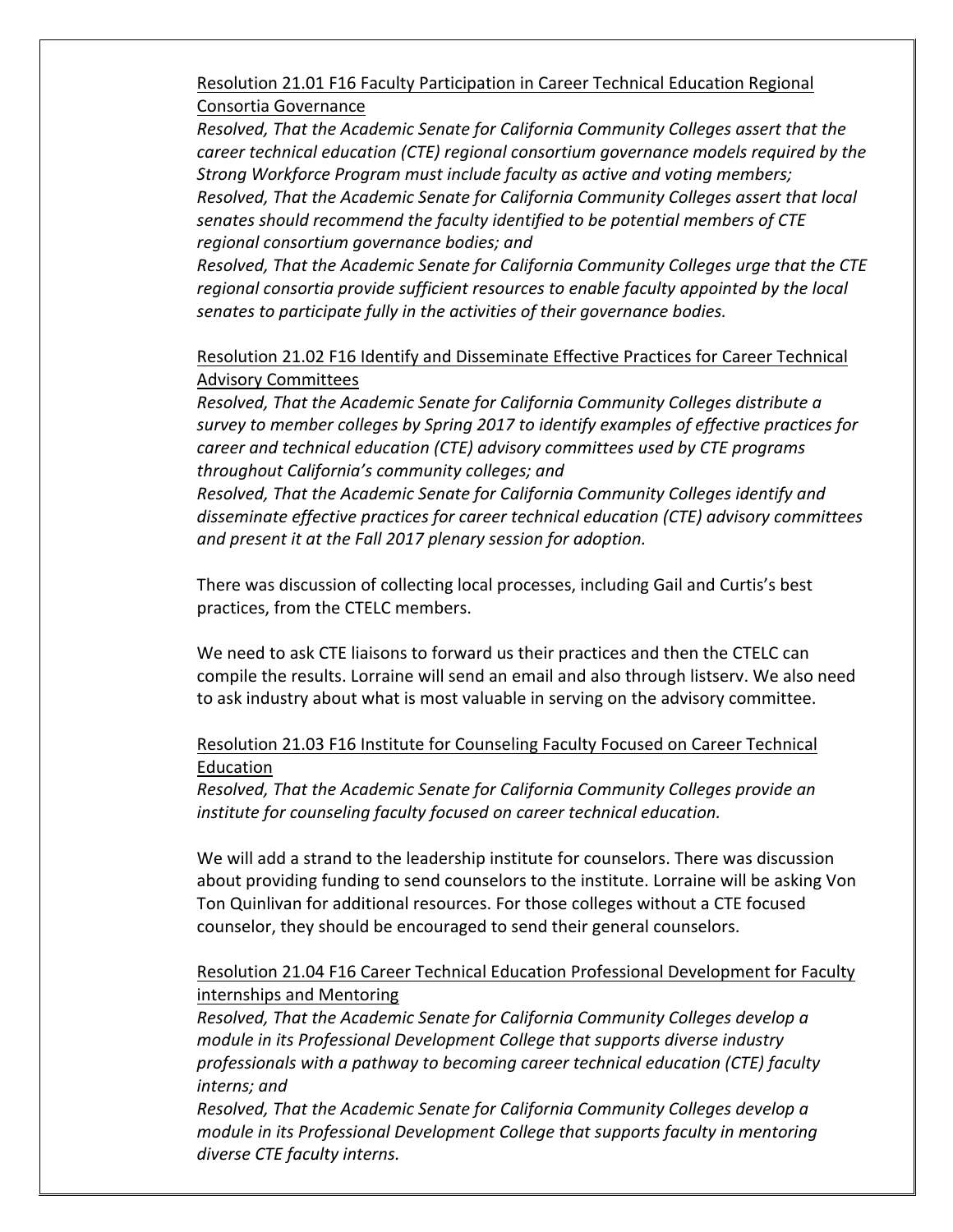Julie Adams reported on the development of an outline for faculty orientation and includes a section for industry professionals to become interested in teaching.

Resolution 21.05 F16 Support for Career Technical Education Programs *Resolved, That the Academic Senate for California Community Colleges urge local colleges to include the voice of career technical education (CTE) faculty in the allocation* and distribution of the Strong Workforce Program funding to ensure support for CTE programs including internships, quest lectures, employment of faculty, equipment *purchases, facilities upgrades, and participation on regional advisory boards*

There was discussion about having ASCCC President write a letter to CIOs to encourage them to have faculty participate in the planning process.

There was a suggestion that we have a module on how faculty can assert their Academic Senate voice. A soft skills toolkit was forwarded by Jon.

### **b.** Referred to Committee - Resolution 21.06 F16

*Whereas, The Board of Governors approved the Board of Governors Task Force on Workforce, Job Creation, and a Strong Economy Report and Recommendations, [1] including* Recommendation 14.f., which states that the California Community College system should "Convene representative apprenticeship teaching faculty, labor *organizations, and other stakeholders to review the appropriateness of minimum qualifications for apprenticeship instructors";*

*Whereas, Apprenticeship instruction leads to high-wage, high-skill careers for nearly* 100% of enrolled students; and

Whereas, Education Code §87357 states that for minimum qualifications for *apprenticeship instructors the Board of Governors* "shall consult with, and rely primarily *on* the advice and judgment of, appropriate apprenticeship teaching faculty and labor *organizations [from the relevant industries]";*

*Resolved, That the Academic Senate for California Community Colleges support the efforts* of the apprenticeship teaching faculty and labor organizations from the relevant *industries* in the development of minimum qualifications as specified in Education Code *§87357.*

This resolution has been assigned to standards and practices the CTELC. The minimum qualifications for apprenticeship faculty gives primary reliance to the labor organization. John Freitas mentioned that there is not much that can be done with this resolution at this point.

There is a request for CTELC feedback on this item. After discussion of the proposed language in the referred resolution from fall plenary session. We will need to bring in industry experts to help with the drafting of the language if this resolution is revised.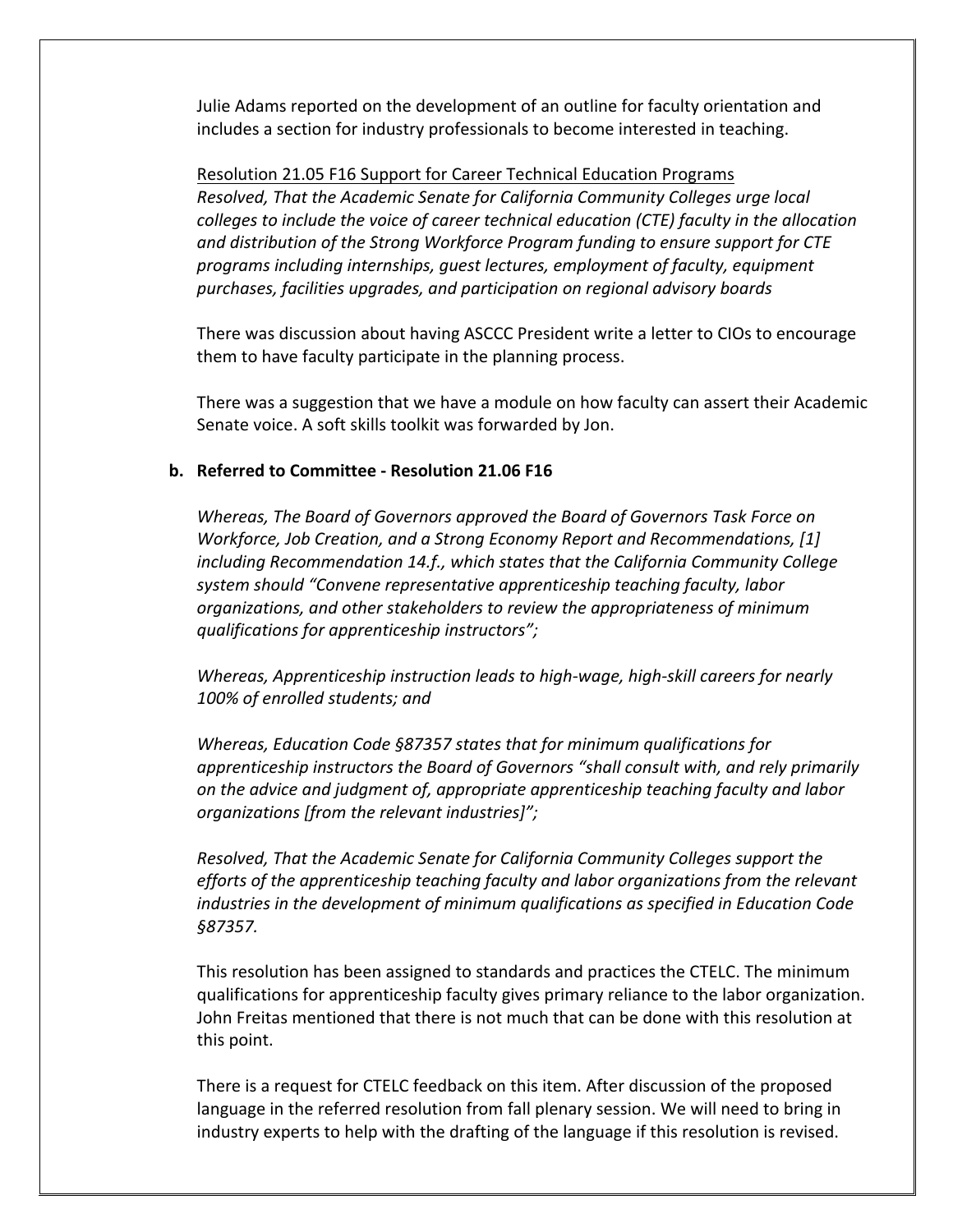Katie reported (and sent an email) regarding Kaiser hospital in Richmond offering associate degrees in medical assisting.

#### **VII.** CTE Leadership Institute Planning - May 5 & 6

Jon compiled a list of potential topics that include: SWP Minimum Qualifications and Equivalency Advisory Regional Consortium Centers of excellence Program discontinuance processes Data/launchboard

There was a discussion of potential General Sessions: Strong workforce program; data sources and effective uses

There was a discussion of potential Breakout sessions: Several suggestions for sessions were discussed High school bridging to CTE programs How to get the academic senate involved in the local share programs/proposals

| Leadership/<br>governance/senate                        | <b>Strong workforce</b>                   | Curriculum                     | <b>Counseling and CTE</b><br>pathways/dual<br>enrollment |
|---------------------------------------------------------|-------------------------------------------|--------------------------------|----------------------------------------------------------|
| Minimum<br>qualifications/equivalenc                    | Sector navigators/DSN                     | Regional consortia             | Accelerated career<br>education                          |
| Navigating MQs and<br>equivalency – case<br>studies     | Regional consortia                        | Advisory board                 | AA/AS requirements (GE)                                  |
| Advisory boards                                         | data                                      | Contextualized basic<br>skills | Bridge programs                                          |
| Program<br>discontinuance/reinventi<br>on/transitioning | Funding-SWP and<br>Perkins, other sources | AA/AS requirements             | Noncredit to credit                                      |
| ASCCC 101                                               |                                           | C-ID and model awards          | Dual enrollment                                          |
| Alphabet<br>soupTOP/CIP/SOC<br>I'm a liaisonnow what?   |                                           |                                | Counseling/CTE<br>partnerships                           |
|                                                         |                                           |                                |                                                          |

### **VIII. Spring Plenary Planning**

Lorraine asked that we send her any resolutions that are being proposed

- **a. Proposed breakout sessions** Using your cte liaison Understanding cte funding (SWP, Perkins)
- **b.** CTE liaison engagement opportunity
- **IX. Adjournment**